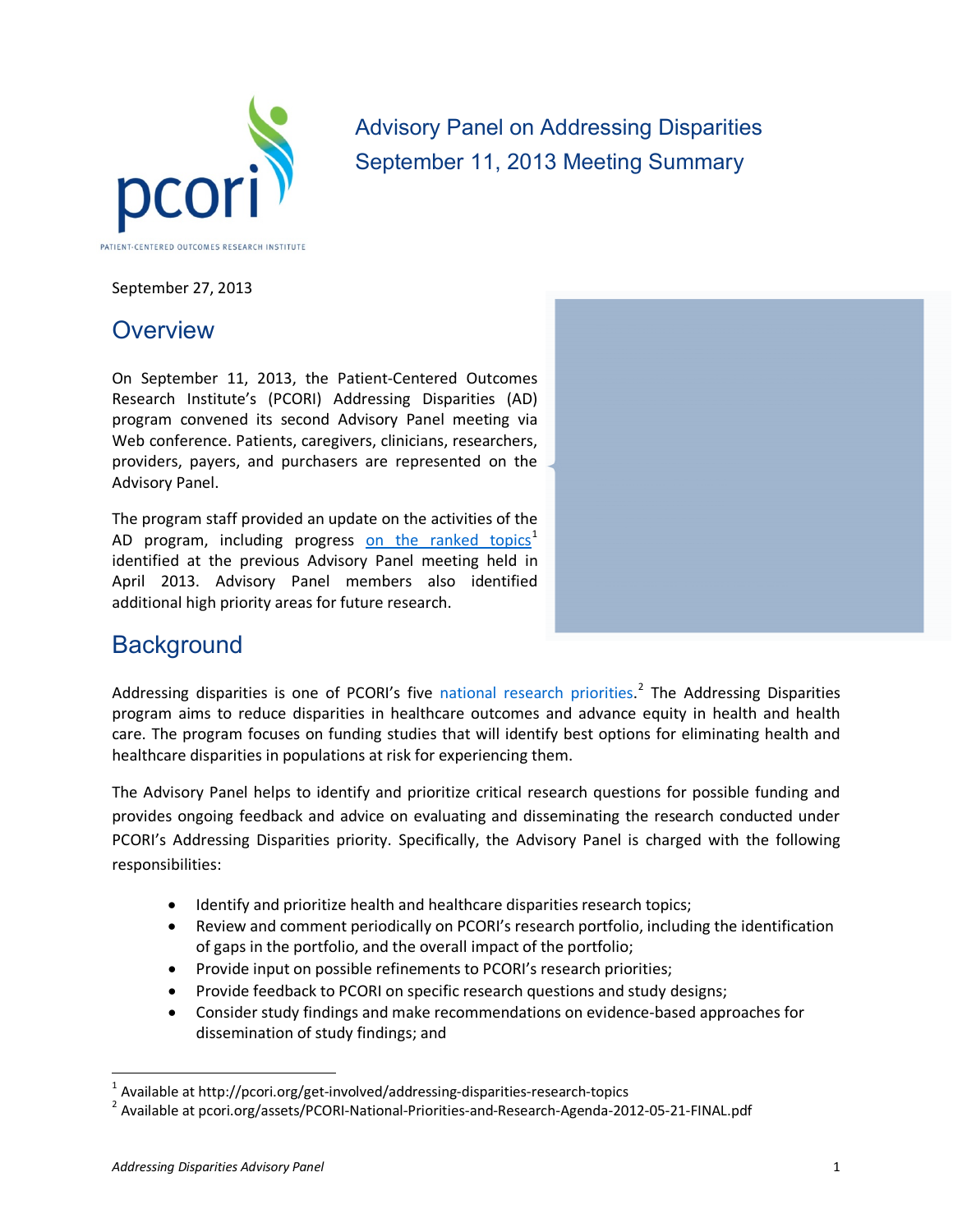

• Improve communication methods/language to promote patient engagement in PCORI health and health disparities research.

A list of Advisory Panel members and their [biographies](http://pcori.org/get-involved/pcori-advisory-panels/advisory-panel-on-addressing-disparities/advisory-panel-on-addressing-disparities-biographies/)<sup>[3](#page-1-0)</sup> are available on the PCORI website. The Advisory Panel met from 1:00 pm to 4:30 pm (ET) on September 11, 2013 via Web conference. See here for the [archived Webcast.](http://pcori.org/events/advisory-panel-on-addressing-disparities/?type=past)<sup>[4](#page-1-1)</sup>

# Meeting Summary

The Addressing Disparities Program Director, Romana Hasnain-Wynia, opened the meeting with an overview of the goals and activities of the AD program and a description of the conceptual framework being designed by program staff, as well as the effort underway to classify PCORI-funded projects. Dr. Hasnain-Wynia provided an update on the program's progress on the ranked topics identified during the last Advisory Panel meeting in April 2013. Senior Program Associate Ayodola Anise provided an update on the targeted funding announcement for "Treatment Options for African Americans and Hispanics/Latinos with Uncontrolled Asthma." Program Associate Cathy Gurgol gave an update on PCORI's Obesity Workgroup and the development of a funding announcement in this area. Advisory Panel members and co-chairs, Doriane Miller and Grant Jones, moderated the discussion about potential topics for future research. Dr. Hasnain-Wynia closed the meeting with a discussion of next steps.

### Overview and Updates from PCORI

The Addressing Disparities program's long-term goal is to develop the evidence base that translates to improved health outcomes for populations at risk for experiencing disparities. This goal ultimately relates to PCORI's overall goal of providing information that is useful to patients and other stakeholders in making healthcare-related decisions.

In support of this goal, the AD program seeks to create a dynamic framework with core components, some of which will be derived from previously vetted and accepted frameworks for reducing disparities, incorporating PCORI criteria for funding comparative effective research (CER) to help guide program work, ground the program, and actively manage the AD portfolio. This framework will identify key components and domains that will become part of a classification system for currently funded projects. The goal is to then map these projects to the conceptual framework. Currently, projects are classified under five categories: disparities focus (across **all** PCORI-funded projects), shared decision-making, age, region, and condition, but this is a dynamic process and categories will continue to grow and evolve.

### **Update: Topics Ranked by the Advisory Panel in April 2013**

*Compare the effectiveness of clinician/patient health* PCORI has contracted with America's Essential

 $\overline{\phantom{a}}$ 

<span id="page-1-0"></span> $3$  Available at http://pcori.org/get-involved/pcori-advisory-panels/advisory-panel-on-addressing-

<span id="page-1-1"></span>disparities/advisory-panel-on-addressing-disparities-biographies/<br><sup>4</sup> Available at http://pcori.org/events/advisory-panel-on-addressing-disparities/?type=past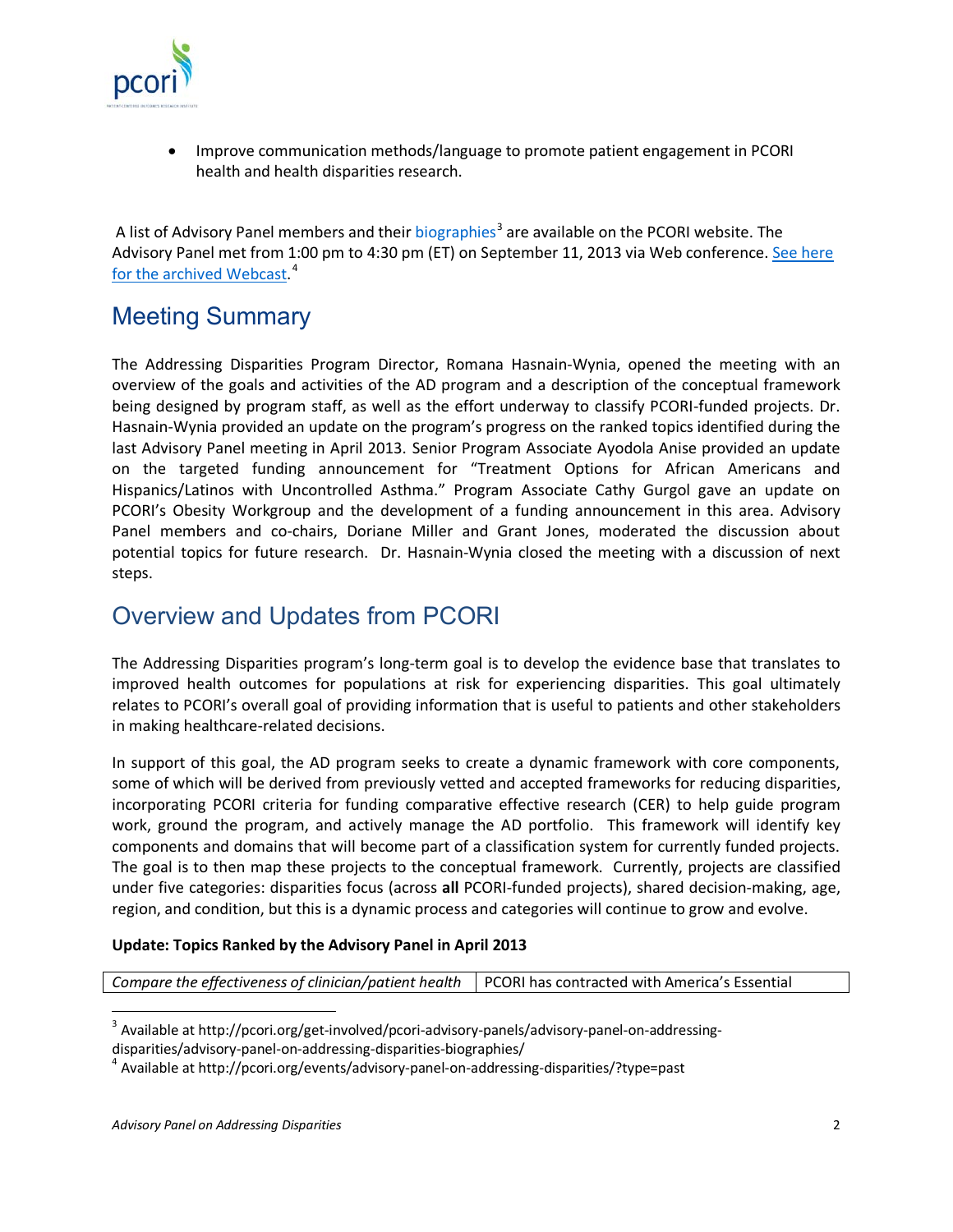

| communication models on improving outcomes in<br>minority populations, patients with low literacy and<br>numeracy, people with limited English proficiency,<br>underserved populations, and people with disabilities.                                                                                                            | Hospitals to conduct a landscape review focusing on<br>safety net settings and new delivery models (e.g.,<br>ACOs and PCMHs) to identify communication barriers<br>and facilitators in chronic disease management. In<br>addition to reviewing the literature on this subject,<br>the contractor will also be conducting key informant<br>interviews with patients and clinicians in safety net<br>settings. The report is due in December, and will be<br>shared with Advisory Panel members and posted on<br>the PCORI website.                                                                                                        |
|----------------------------------------------------------------------------------------------------------------------------------------------------------------------------------------------------------------------------------------------------------------------------------------------------------------------------------|------------------------------------------------------------------------------------------------------------------------------------------------------------------------------------------------------------------------------------------------------------------------------------------------------------------------------------------------------------------------------------------------------------------------------------------------------------------------------------------------------------------------------------------------------------------------------------------------------------------------------------------|
| Compare the effectiveness of different delivery<br>models (e.g., home blood pressure monitors,<br>utilization of pharmacists or other allied health<br>providers) for controlling hypertension in racial<br>minorities.                                                                                                          | Working with the MillionHearts <sup>®</sup> (MH) initiative, we<br>have been exploring and vetting topics. A workgroup<br>is scheduled for October 18, 2013. The workgroup<br>will consist of researchers, patients, clinicians, and<br>other stakeholders and it will be telecast and open to<br>the public.                                                                                                                                                                                                                                                                                                                            |
| Compare the effectiveness of health interventions<br>(including place-based interventions in community<br>health centers [CHCs]) to enhance the MillionHearts $^\circledR$<br>program and reduce major vascular events among<br>the economically disadvantaged, including racial and<br>ethnic minorities and rural populations. | PCORI has contracted with RTI to conduct a<br>landscape review, which will be completed<br>December 2013. The landscape review will focus on<br>highlighting interventions to reduce cardiovascular<br>events in populations at risk for experiencing<br>disparities and will identify evidence gaps. The<br>review will be shared with Advisory Panel members<br>and will be posted on the PCORI website.                                                                                                                                                                                                                               |
| Compare the effectiveness of multilevel interventions<br>(e.g., community-based, health education, usual<br>care) on reducing disparities in perinatal outcomes.                                                                                                                                                                 | AD program staff has conducted an initial literature<br>review and explored initiatives being undertaken by<br>the Center for Medicare & Medicaid Innovation in<br>this area. A workgroup is scheduled for October 24,<br>2013 in partnership with the Improving Health<br>Systems program (one of PCORI's five national<br>priorities). The Improving Health Systems Advisory<br>Panel also identified improving perinatal outcomes<br>as one of its high priority topics. The goal of the<br>workgroup is to identify more specific high priority<br>questions in this area. The workgroup will be telecast<br>and open to the public. |
| Compare the effectiveness of interventions on<br>reducing disparities in lower extremity amputations<br>in racial and ethnic minorities.                                                                                                                                                                                         | AD program staff have conducted a preliminary<br>literature review. The program will start rigorous<br>topic refinement activities in January 2014.                                                                                                                                                                                                                                                                                                                                                                                                                                                                                      |

### **Program Update: Treatment Options for African Americans and Hispanics/Latinos with Uncontrolled Asthma**

This targeted funding announcement focuses on reducing adverse outcomes due to poorly controlled asthma in African-American and/or Hispanic/Latino individuals, populations, and subgroups by: comparing interventions to improve clinician and patient adherence to NHLBI guidelines; incorporating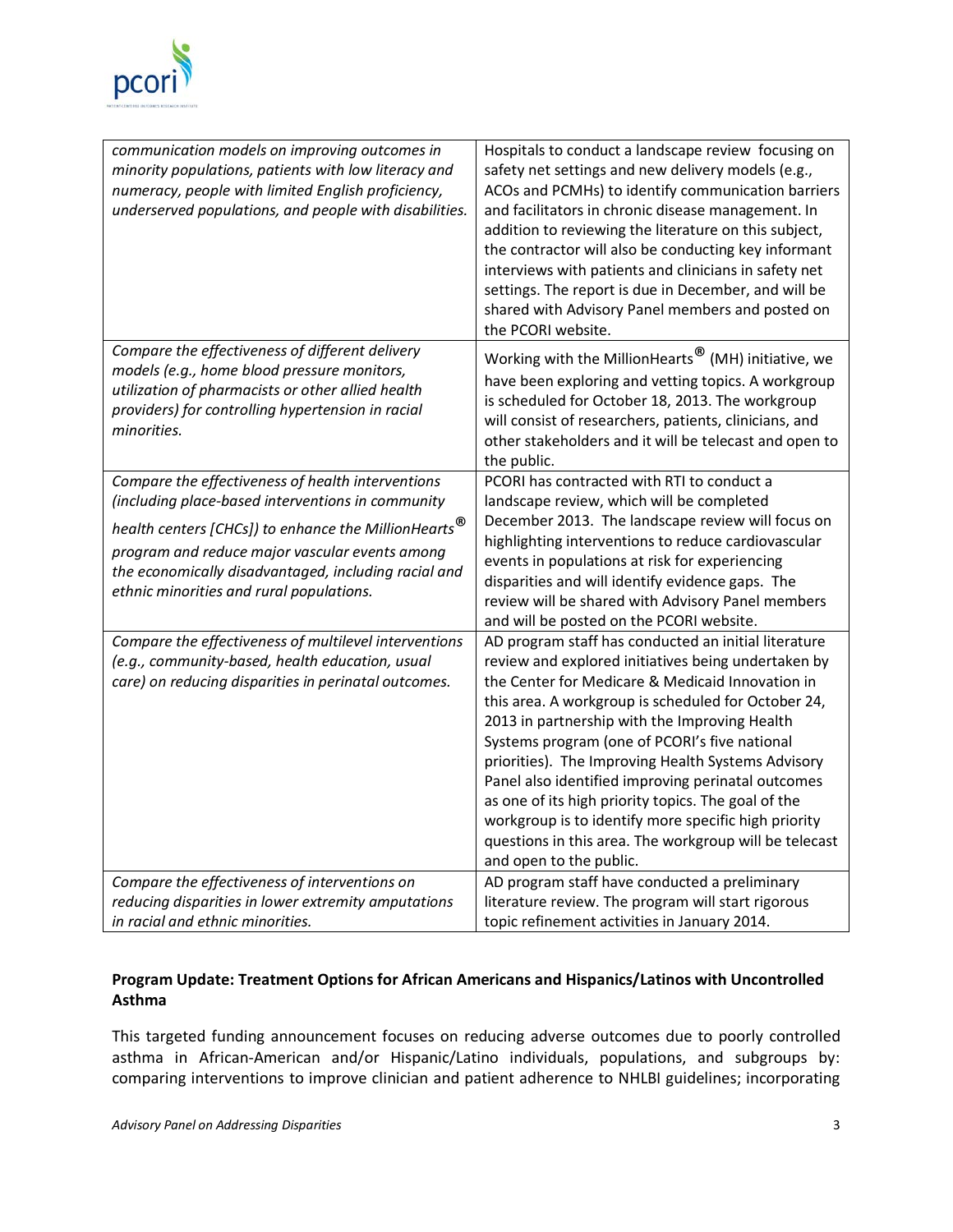

interventions at the community, home, and health system levels and that assess combinations of patient-education tools, home-environment interventions, asthma medications, and team-based approaches; and including patient-centered outcomes tailored to the needs of specific individuals and populations.

The funding announcement was released on June 18, 2013. An Applicant Town Hall was held on July 9, 2013, with over 125 participants. The letter of intent deadline was August 1, 2013, and 108 letters were submitted. The final deadline for applications is Wednesday, September 18, 2013, with up to \$17 million in funds available. The awards will be announced in December 2013.

#### **Program Update: Obesity Workgroup**

On April 16, 2013, PCORI held an ad hoc workgroup to identify existing knowledge gaps. The workgroup comprised researchers, patients, clinicians, and other stakeholders. The workgroup identified 10 high priority questions under four broad themes: communication, integration of care, effectiveness of treatment options, and behavior. Program staff then performed a targeted literature synthesis and gap analysis. PCORI appointed a four-member task force comprising external experts to further narrow the topic.

## Future Topics for Research Submitted by Advisory Panel Members

The Advisory Panel submitted the following topics for further consideration.

| <b>Mental Health</b>                                                                                      |                                 |  |
|-----------------------------------------------------------------------------------------------------------|---------------------------------|--|
| <b>Topic for discussion</b>                                                                               | <b>Submitted by</b>             |  |
| Innovative outreach/education to increase utilization of Mental Health Services<br>among minority groups. | Chien-Chi Huang                 |  |
| Mental and behavioral health for racially diverse adolescents.                                            | Alfiee Breland-<br><b>Noble</b> |  |
| Models for improving patient engagement for youth mental health.                                          | Alfiee Breland-<br><b>Noble</b> |  |
| Family engagement in youth mental health treatment uptake.                                                | Alfiee Breland-<br><b>Noble</b> |  |
| Mental health disparities for racial disparity groups (across the socioeconomic<br>spectrum).             | Alfiee Breland-<br><b>Noble</b> |  |
| Integration of mental health services into CHCs.                                                          | Doriane Miller                  |  |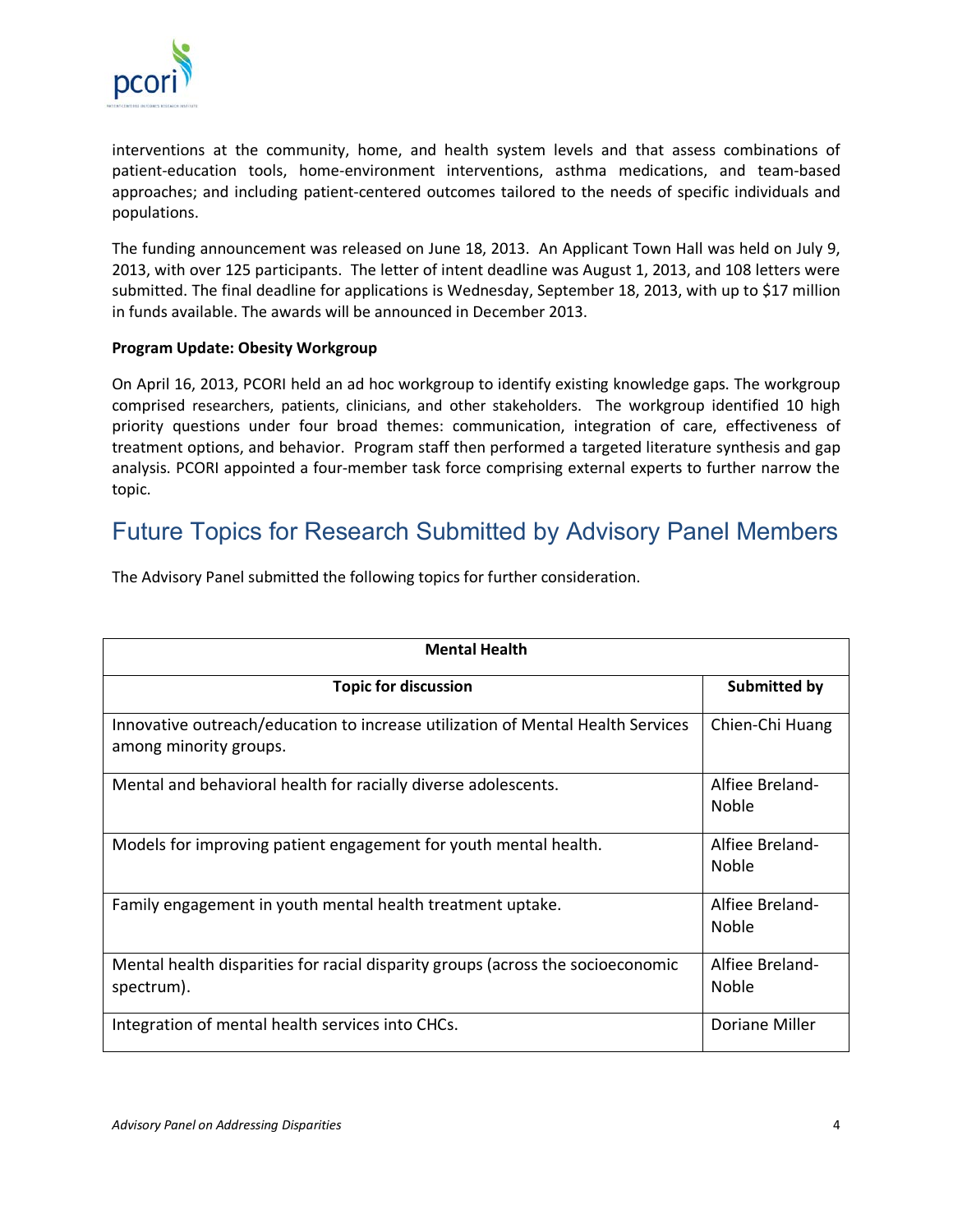

Panelists agreed that addressing mental and behavioral health services for populations at risk for disparities is an important topic for the program to pursue. Panel members emphasized that for many groups, the disparities may not be in disease prevalence, but in accessing care. Panelists endorsed the topics listed above and also suggested the need for studies on mental and behavioral health treatment within systems of care such as foster care and detention facilities, as well as in rural areas.

The panel also agreed that there is a need for studies about the integration of mental health services into CHCs and other primary care settings, and also stressed that all behavioral health services, including substance abuse treatments, should be included. This topic is particularly salient in the current healthcare environment, as many people will begin to receive care at community health centers under the Affordable Care Act.

| <b>Disability</b>                                                                                                                                                          |                    |  |
|----------------------------------------------------------------------------------------------------------------------------------------------------------------------------|--------------------|--|
| <b>Topic for discussion</b>                                                                                                                                                | Submitted by       |  |
| Pediatric-to-adult transition for youth with disabilities.                                                                                                                 | Mary Ann<br>Sander |  |
| Developing hearing apps for testing and amplification. There is a huge gap between<br>those who have hearing loss and those who use hearing aids.                          | Mary Ann<br>Sander |  |
| Providing effective communication for people with disabilities in healthcare settings<br>(could include literacy level, cognitive abilities as well as sensory abilities). | Mary Ann<br>Sander |  |

Panelists supported broadening the proposed topic "pediatric to adult transition for youth with disabilities" to address access to care for individuals with disabilities, in general. Panelists stated that individuals with disabilities experience poorer quality of care, have difficulty accessing care, and experience worse health outcomes and that these issues are not limited to the transition period only.

| <b>Other Topics</b>                                                                                                        |                      |  |
|----------------------------------------------------------------------------------------------------------------------------|----------------------|--|
| <b>Topic for discussion</b>                                                                                                | Submitted by         |  |
| The effectiveness of peer support in increasing cancer survivorship among<br>linguistically isolated populations.          | Chien-Chi<br>Huang   |  |
| Interventions for addressing tobacco use in populations with known tobacco<br>disparities.                                 | <b>Tammy Burns</b>   |  |
| Effective replication of CER for addressing health disparities in rural populations.                                       | <b>Martin Gould</b>  |  |
| Sleep disparities among Latinos and African Americans due to lack of access to<br>primary care, and environmental factors. | Martina<br>Gallagher |  |
| Interventions around health literacy.                                                                                      | Deborah              |  |